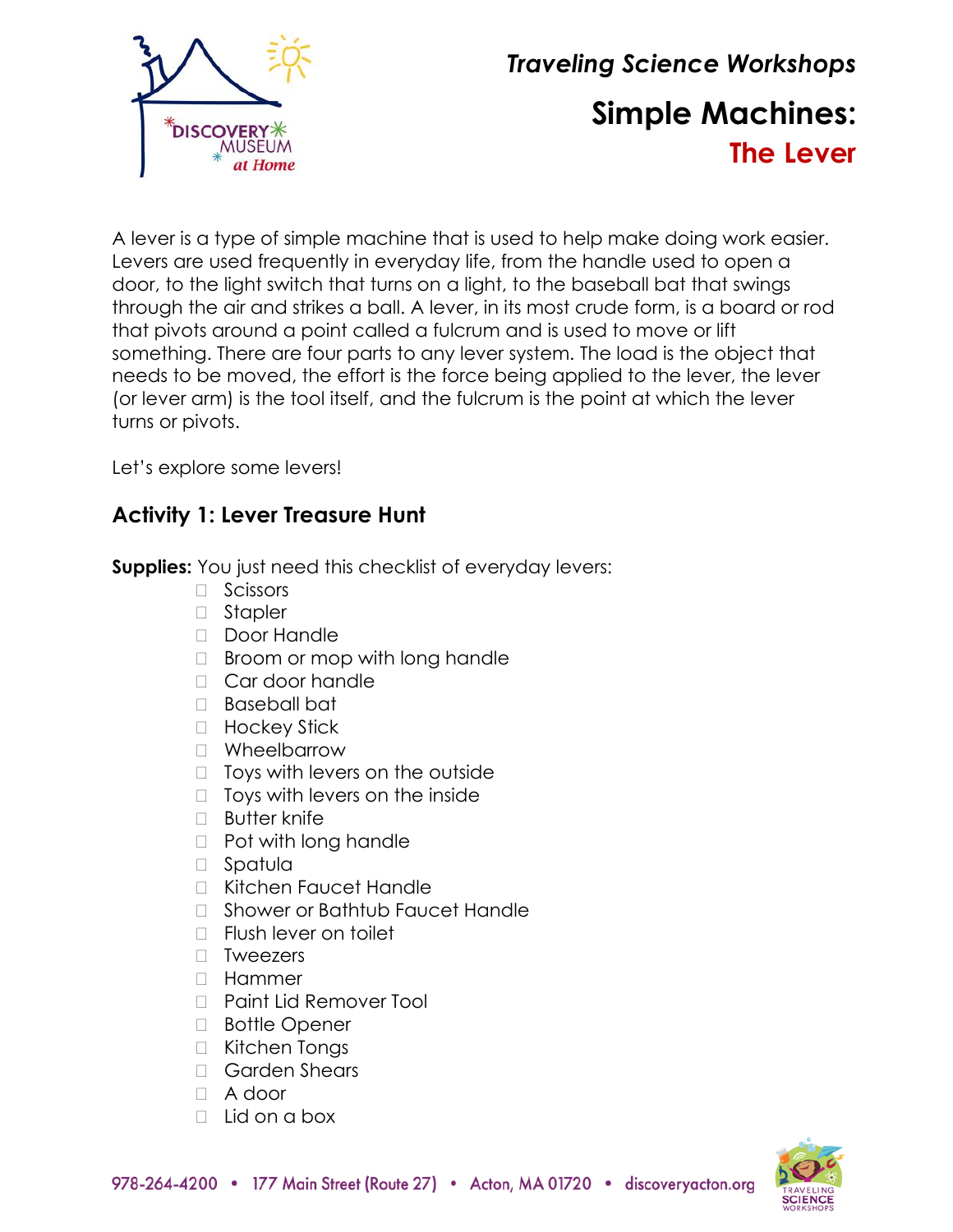#### **What to do**

Take a walk through your house, garage, and yard and see how many of the levers on the list above you can find.

Bonus: Can you spot a lever not on this list?

As you can see, we use levers a lot in our everyday life. Consider how some of these levers are used to make doing work easier.

# **Activity 2: Build a Mini Lever**

#### **Supplies**

- ruler
- pen or pencil
- tape
- small action figure toy or doll

#### **What to do**

Place the pen or pencil (the *fulcrum*) under the ruler (the *lever arm*) and hold it in place with a piece of tape to make a ruler seesaw. Place the action figure (the *load*) on one end of the ruler. Tape the action figure to the ruler to help it stay standing or sitting. Use your pinky to press down on the other end of the ruler to make the ruler pivot over the pencil and raise up on the opposite end.

Notice how hard or easy it is for you to lift the action figure. Slide the pen or pencil (fulcrum) a little bit closer to the end of the ruler with the action figure and press with your pinky again.

## Is it easier or harder to lift the action figure (load) with your pinky when the pen is closer to that end?

Now slide the pencil back in the opposite direction, away from the end with the action figure, and try pressing down with your pinky again.

Is it easier or harder to lift the action figure (load) with your pinky when the pen or pencil (fulcrum) is further away from the action figure (load)?

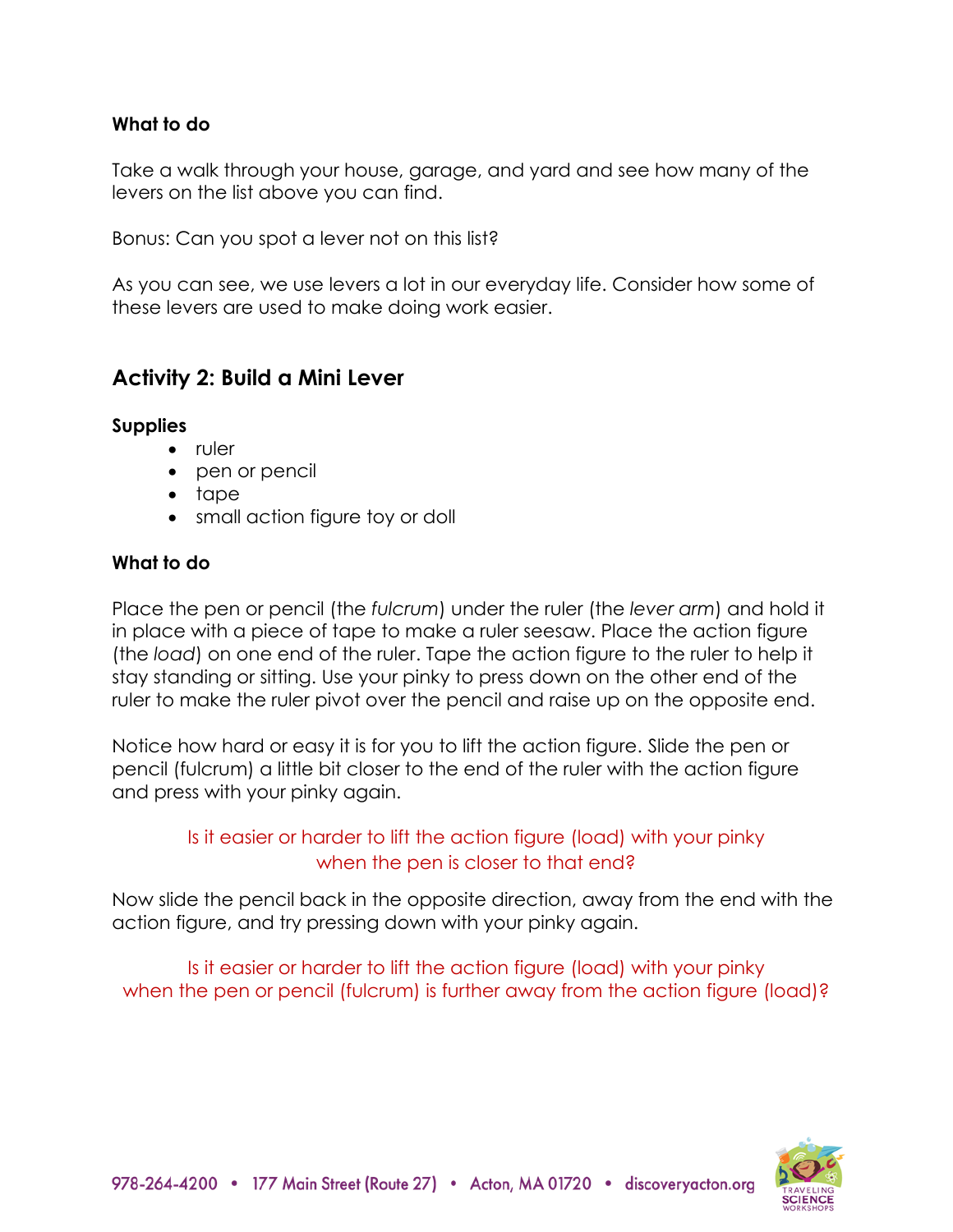## **Scale It Up! Build a Mega Lever**

#### **Supplies**

- long, wide board, roughly 6 inches wide and 6 to 8 feet long
- block of wood or a brick to serve as a fulcrum
- carpeted floor or area rug to lay underneath the brick to provide a source of friction and avoid slippage
- one big kid or an adult and one smaller kid

## **What to do**

Using the materials and people you have assembled, can you figure out a way to lift a heavy load—the biggest kid or adult—approximately 6 inches into the air using the smallest effort—the smallest kid in the house?

## **What is happening**

When set on the block of wood or brick, the piece of wood is able to pivot and becomes a lever. It can be used to raise and lower someone or something. If the fulcrum is moved close to the end of the board with the heaviest load, the smallest effort can succeed in lifting the load. If the fulcrum is moved away from the load, lifting the load requires more effort.

# **Activity 3: Bull's-Eye Challenge**

#### **Supplies**

- paper plate or piece of paper that is about 6" in diameter to serve as a target or bull's eye
- marker or pen
- popsicle stick or tongue depressor
- plastic spoon or fork
- Post-It® note-sized piece of paper, wadded up to make a ball

# **What to do**

Color a bull's eye pattern on the plate or paper and place it in the center of your workspace, about 3 feet from where you are sitting. This is your target. Using the supplies you have collected, invent as many ways as possible to move the ball of paper across the floor or table or through the air to reach the target.

How many different ways did you come up with to move the ball of paper either through the air or across the table or floor?

Was it easy or hard to come up with lots of different ways?

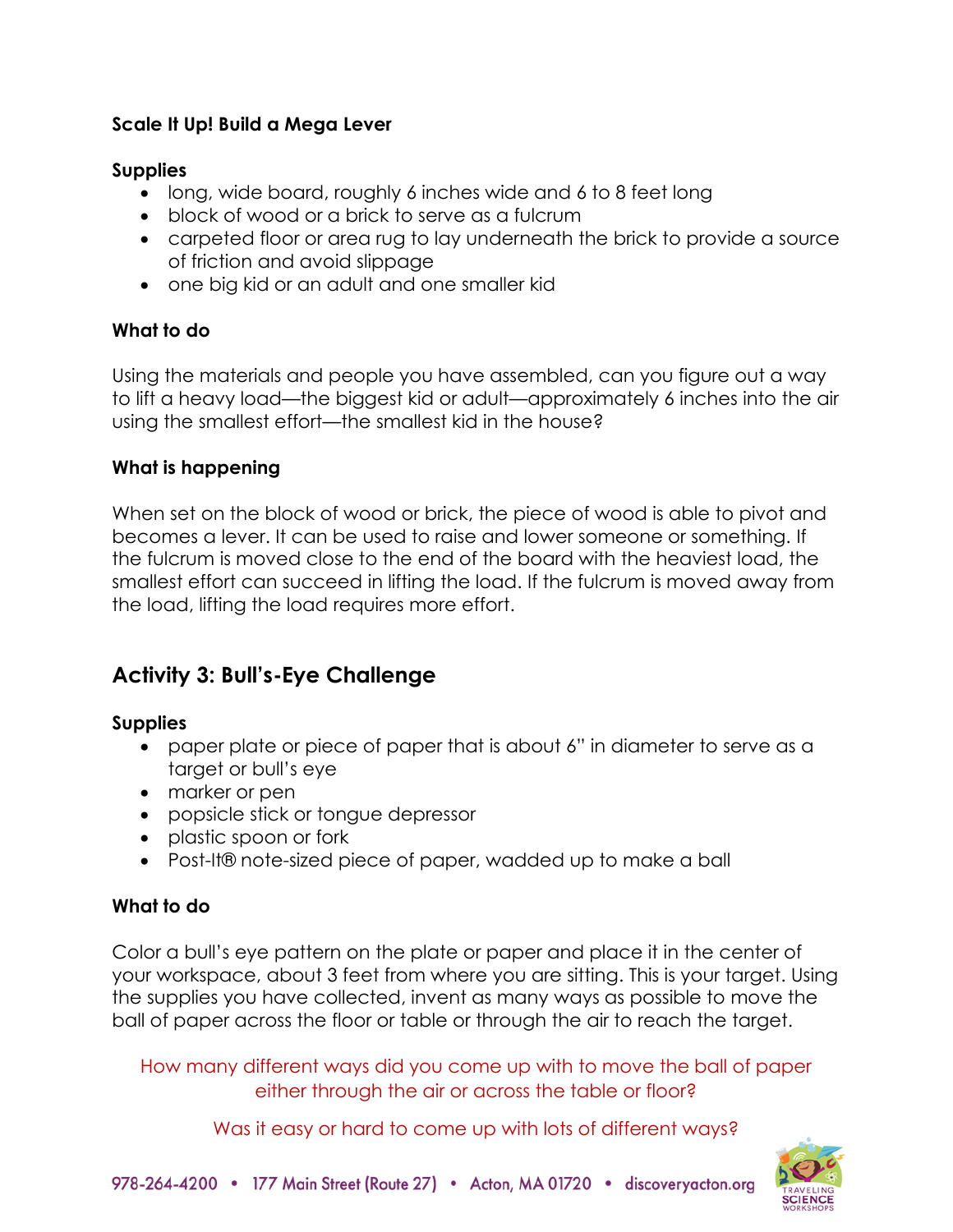# Did you use any of the following design ideas: a catapult, hockey stick, or pair of chopsticks?

If you did, then you happened to have used a lever. A lever is a handy simple machine that helps make getting work done easier.

# **Activity 4: Build a Catapult**

#### **Supplies**

- wire coat hanger
- 2 thick rubber bands
- plastic spoon
- pair of pliers
- small ball of paper

# **What to do**

- 1. Lay the hanger on a table and bend the "wings" of the hanger up vertically (see diagram).
- 2. Squeeze the tip of each wing so it is thinner and bend them slightly out.
- 3. Slide a rubber band over the two wings, stretching it between them.
- 4. Slip the handle of a plastic spoon between the rubber band, and wind to twist the band.
- 5. When the band is wound tightly, slide another rubber band over the tips of the coat hanger so it hits the spoon where the bowl joins the handle.
- 6. Adjust the twisted band to about 1 ½" from the end of the spoon handle (see diagram).
- 7. Place a small ball of paper in the bowl of the spoon. Pull back on the bowl, and release (see diagram).

Notice how far the paper travels and in what direction.

# How can you adjust the catapult to change these outcomes?

Experiment with using a thicker or thinner rubber band or a different type or size of spoon.







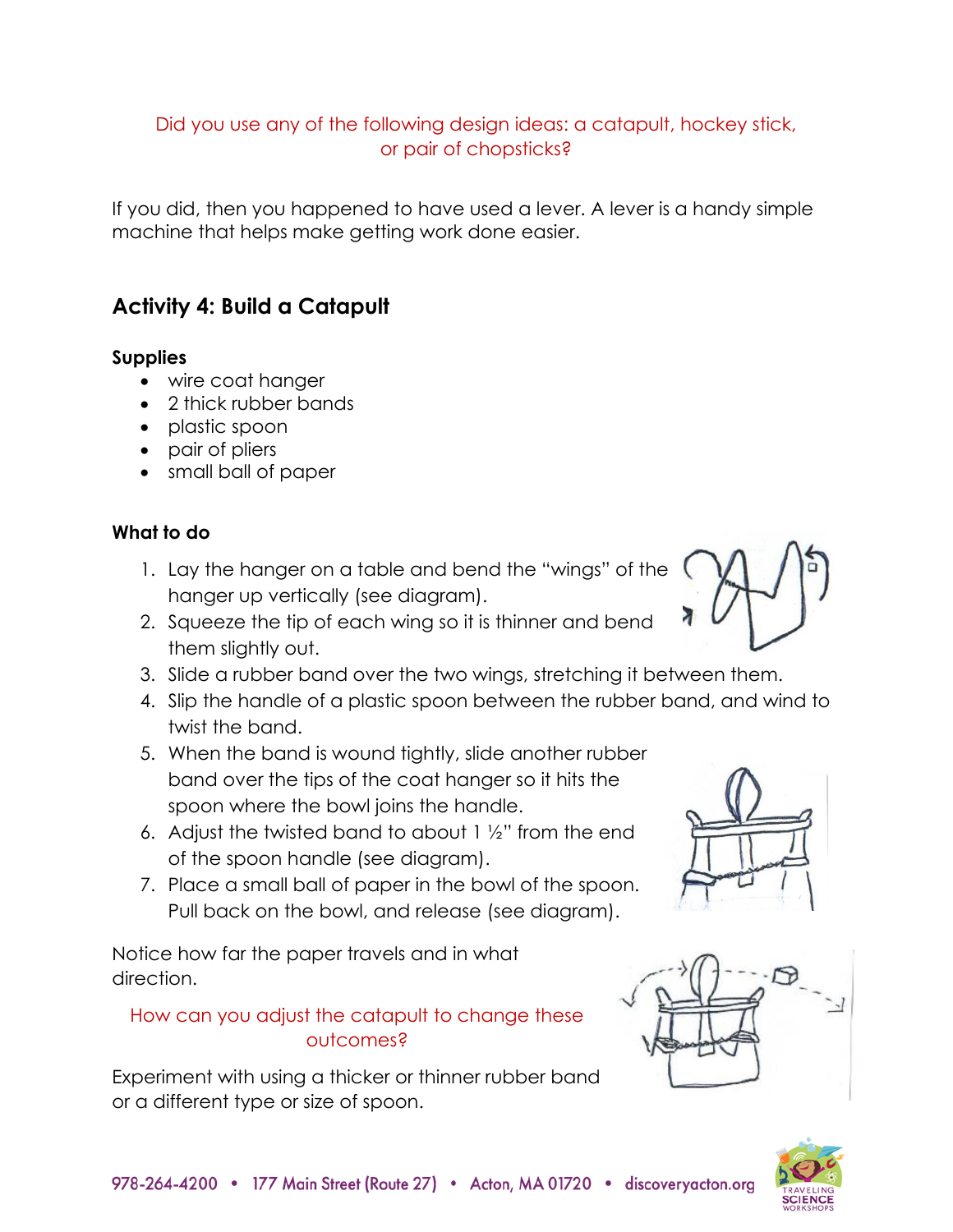# **Activity 5: Toy Banks Exploration** (15 minutes)

#### **Supplies**

- piece of paper and pencil
- computer, phone, tablet or other device that connects to the internet, to watch the following short videos

## **What to do**

Watch one or more of these short videos of mechanical banks in action:

**Kicking a Football Bank** <https://www.youtube.com/watch?v=prQMaPW2BZo>

**Elephant Swinging Trunk Bank** <https://www.youtube.com/watch?v=JhSTsudys5o>

**Happy Trick Dog Bank** <https://www.youtube.com/watch?v=447YOkLOTio>

**Bird Feeding Her Young Bank** <https://www.youtube.com/watch?v=HIq1OxEBJ7E>

# **What to notice**

The mechanical banks all use levers that are visible on the outside of the banks.

What can you see happening?

What causes the first movement of the bank?

What happens next? And after that?

Can you identify all the levers on the outside of the bank?

Can you draw a sketch or write out all the ways you see those levers working together?

There are other mechanical parts hidden on the inside of the banks that help to work these levers. What do you imagine is happening inside to make the levers you see on the outside work?

Sketch a picture of what you imagine the inside of these banks look like and how the mechanism works. Share your sketch with someone in your house and explain how you think the inside of the bank works. Do they agree with your ideas or do they imagine something different?

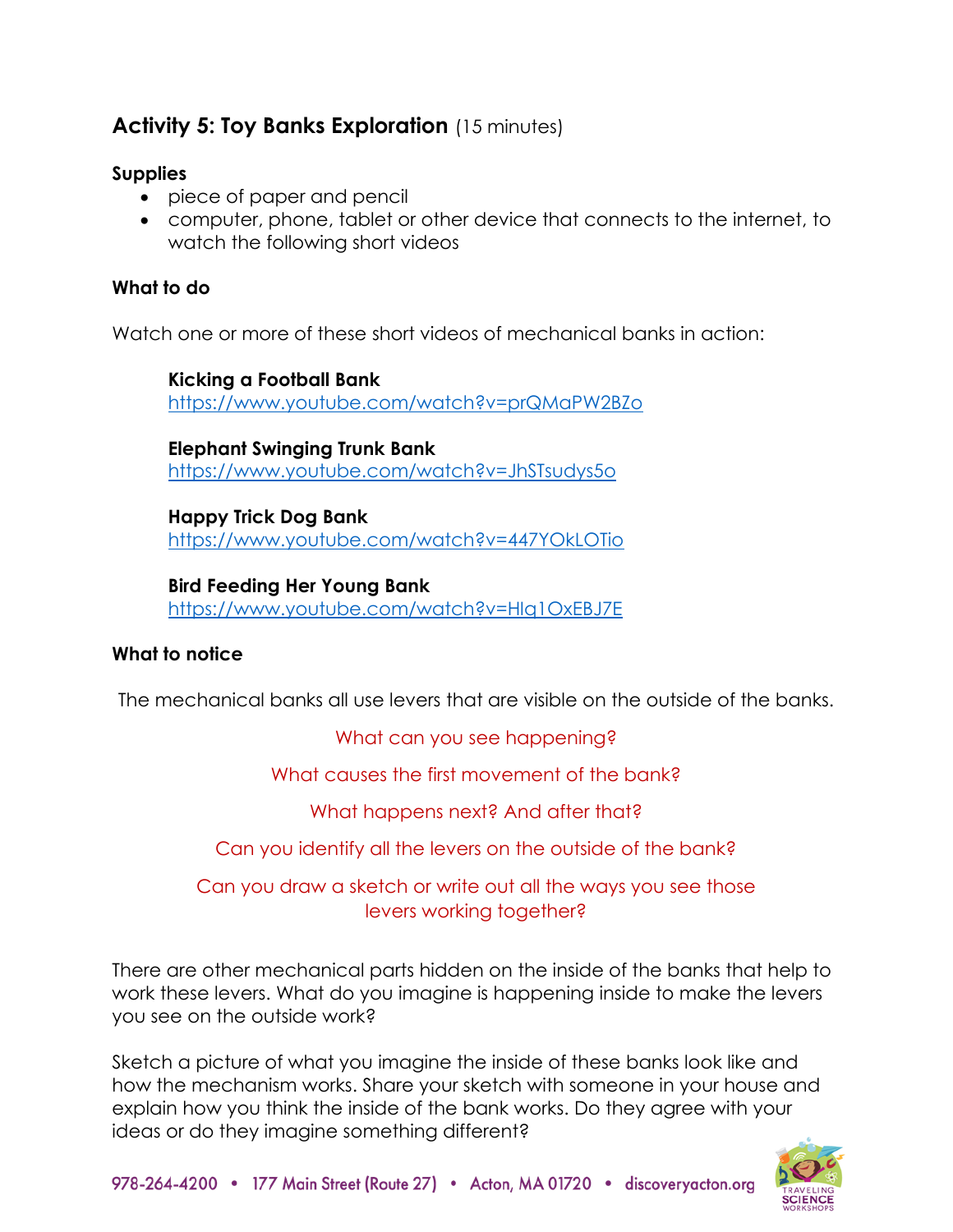Science can help us to make sense of the world and how it works, but it doesn't always provide clear-cut answers. More often it leads to new questions, ideas, and theories. Scientists often build models to represent and test out their theories and ideas about how things work. Maybe you would like to take on the challenge of trying to build such a bank to test out your ideas!

#### **Going Further 1: Design a Mechanical Bank**

Using a shoebox or other form, design a system to move coins from one part of the box to another. Use everyday materials you find around the house such as paper and tape to design and build a model of your bank that uses at least one lever. The recycle bin in your house can be a good source for materials, but you might also consider some of the materials you used in the Bull's Eye Challenge and Build a Catapult activities earlier in this lesson.

#### **Going Further 2: Toy Exploration**

Many mechanical toys use simple machines to function. With an adult's permission, take apart an old toy and sketch what you see. How do you think the different parts work together to make the toy work? Toddler toys are often great for taking apart. Maybe you can try putting the toy back together or building something else from its parts.

#### **Share your discoveries with us**

We want to know about your simple machine explorations. Share your experience with us in any of the following ways:

- Draw a picture
- Take photos of your levers
- Write down what happened, what surprised you, what didn't surprise you, or anything else that was fun or interesting about your experiences.

Then email us at [myhomediscoveries@discoveryacton.org](mailto:myhomediscoveries@discoveryacton.org), we can't wait to hear from you!

# **Resources**

Overview of simple machines: Levers <https://www.youtube.com/watch?v=lueqE0lxLyc>